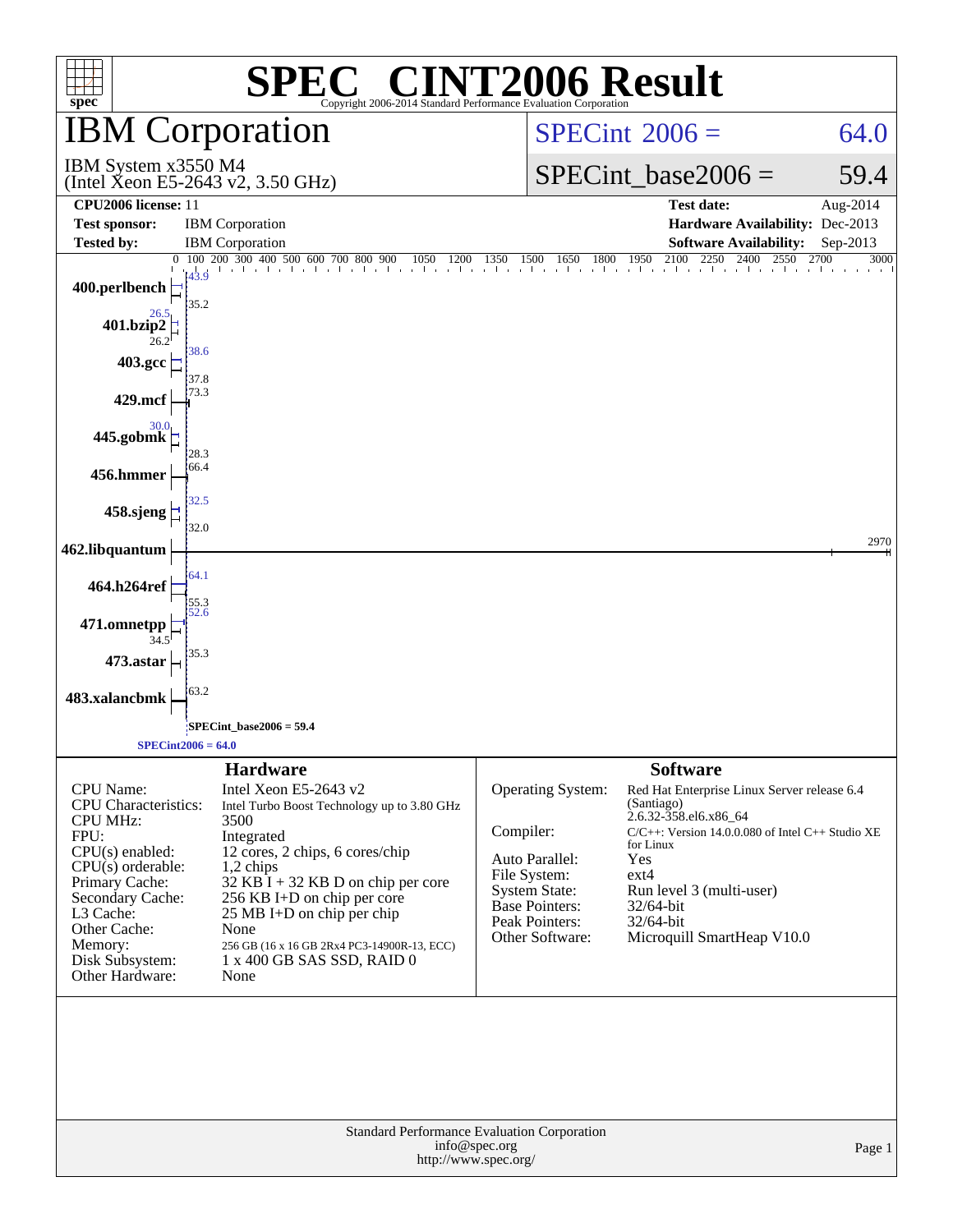

### IBM Corporation

#### $SPECint2006 = 64.0$  $SPECint2006 = 64.0$

IBM System x3550 M4

(Intel Xeon E5-2643 v2, 3.50 GHz)

SPECint base2006 =  $59.4$ 

**[CPU2006 license:](http://www.spec.org/auto/cpu2006/Docs/result-fields.html#CPU2006license)** 11 **[Test date:](http://www.spec.org/auto/cpu2006/Docs/result-fields.html#Testdate)** Aug-2014 **[Test sponsor:](http://www.spec.org/auto/cpu2006/Docs/result-fields.html#Testsponsor)** IBM Corporation **[Hardware Availability:](http://www.spec.org/auto/cpu2006/Docs/result-fields.html#HardwareAvailability)** Dec-2013 **[Tested by:](http://www.spec.org/auto/cpu2006/Docs/result-fields.html#Testedby)** IBM Corporation **[Software Availability:](http://www.spec.org/auto/cpu2006/Docs/result-fields.html#SoftwareAvailability)** Sep-2013

#### **[Results Table](http://www.spec.org/auto/cpu2006/Docs/result-fields.html#ResultsTable)**

|                    | <b>Base</b>                                       |              |                |       |                |       | <b>Peak</b>                                                |              |                |              |                |              |
|--------------------|---------------------------------------------------|--------------|----------------|-------|----------------|-------|------------------------------------------------------------|--------------|----------------|--------------|----------------|--------------|
| <b>Benchmark</b>   | <b>Seconds</b>                                    | <b>Ratio</b> | <b>Seconds</b> | Ratio | <b>Seconds</b> | Ratio | <b>Seconds</b>                                             | <b>Ratio</b> | <b>Seconds</b> | <b>Ratio</b> | <b>Seconds</b> | <b>Ratio</b> |
| 400.perlbench      | 277                                               | 35.2         | 278            | 35.2  | 278            | 35.1  | 223                                                        | 43.9         | 223            | 43.9         | 223            | 43.8         |
| 401.bzip2          | 368                                               | 26.2         | 368            | 26.2  | 368            | 26.2  | 365                                                        | 26.5         | 364            | 26.5         | 365            | 26.5         |
| $403.\mathrm{gcc}$ | 213                                               | 37.8         | 213            | 37.9  | 213            | 37.7  | 208                                                        | 38.6         | 209            | 38.6         | 209            | 38.6         |
| $429$ .mcf         | 128                                               | 71.3         | 124            | 73.3  | 124            | 73.3  | 128                                                        | 71.3         | 124            | 73.3         | 124            | 73.3         |
| $445$ .gobmk       | 370                                               | 28.3         | 371            | 28.3  | 371            | 28.3  | 350                                                        | 30.0         | 350            | 30.0         | 350            | 30.0         |
| 456.hmmer          | 142                                               | 65.7         | 140            | 66.5  | 141            | 66.4  | 142                                                        | 65.7         | 140            | 66.5         | 141            | 66.4         |
| $458$ sjeng        | 379                                               | 32.0         | 379            | 32.0  | 379            | 31.9  | 397                                                        | 30.5         | 372            | 32.5         | 372            | 32.5         |
| 462.libquantum     | 7.55                                              | 2750         | 6.93           | 2990  | 6.97           | 2970  | 7.55                                                       | 2750         | 6.93           | 2990         | 6.97           | 2970         |
| 464.h264ref        | 401                                               | 55.2         | 400            | 55.3  | 400            | 55.3  | 346                                                        | 64.0         | 345            | 64.1         | 345            | 64.1         |
| 471.omnetpp        | <b>181</b>                                        | 34.5         | 180            | 34.6  | 182            | 34.4  | 128                                                        | 48.7         | 119            | 52.7         | <b>119</b>     | 52.6         |
| 473.astar          | 198                                               | 35.5         | 200            | 35.2  | 199            | 35.3  | 198                                                        | 35.5         | 200            | 35.2         | 199            | 35.3         |
| 483.xalancbmk      | 112                                               | 61.5         | 109            | 63.3  | 109            | 63.2  | 112                                                        | 61.5         | 109            | 63.3         | 109            | 63.2         |
|                    | Decute ennear in the order in which they were run |              |                |       |                |       | <b>Dold</b> underlined toxt indicates a modian measurement |              |                |              |                |              |

Results appear in the [order in which they were run.](http://www.spec.org/auto/cpu2006/Docs/result-fields.html#RunOrder) Bold underlined text [indicates a median measurement.](http://www.spec.org/auto/cpu2006/Docs/result-fields.html#Median)

#### **[Operating System Notes](http://www.spec.org/auto/cpu2006/Docs/result-fields.html#OperatingSystemNotes)**

 Stack size set to unlimited using "ulimit -s unlimited" Zone reclaim mode enabled with: echo 1 > /proc/sys/vm/zone\_reclaim\_mode Intel Idle Driver disabled with the following Linux kernel parameter in /etc/grub.conf: intel\_idle.max\_cstate=0

#### **[Platform Notes](http://www.spec.org/auto/cpu2006/Docs/result-fields.html#PlatformNotes)**

 BIOS setting: Operating Mode set to Maximum Performance Hyper-Threading set to Disable Sysinfo program /home/SPECcpu-20140116-ic14.0/config/sysinfo.rev6818 \$Rev: 6818 \$ \$Date:: 2012-07-17 #\$ e86d102572650a6e4d596a3cee98f191 running on x3550M4 Wed Aug 6 11:48:19 2014

 This section contains SUT (System Under Test) info as seen by some common utilities. To remove or add to this section, see: <http://www.spec.org/cpu2006/Docs/config.html#sysinfo>

 From /proc/cpuinfo model name : Intel(R) Xeon(R) CPU E5-2643 v2 @ 3.50GHz 2 "physical id"s (chips) 12 "processors" cores, siblings (Caution: counting these is hw and system dependent. The following excerpts from /proc/cpuinfo might not be reliable. Use with caution.) cpu cores : 6

Continued on next page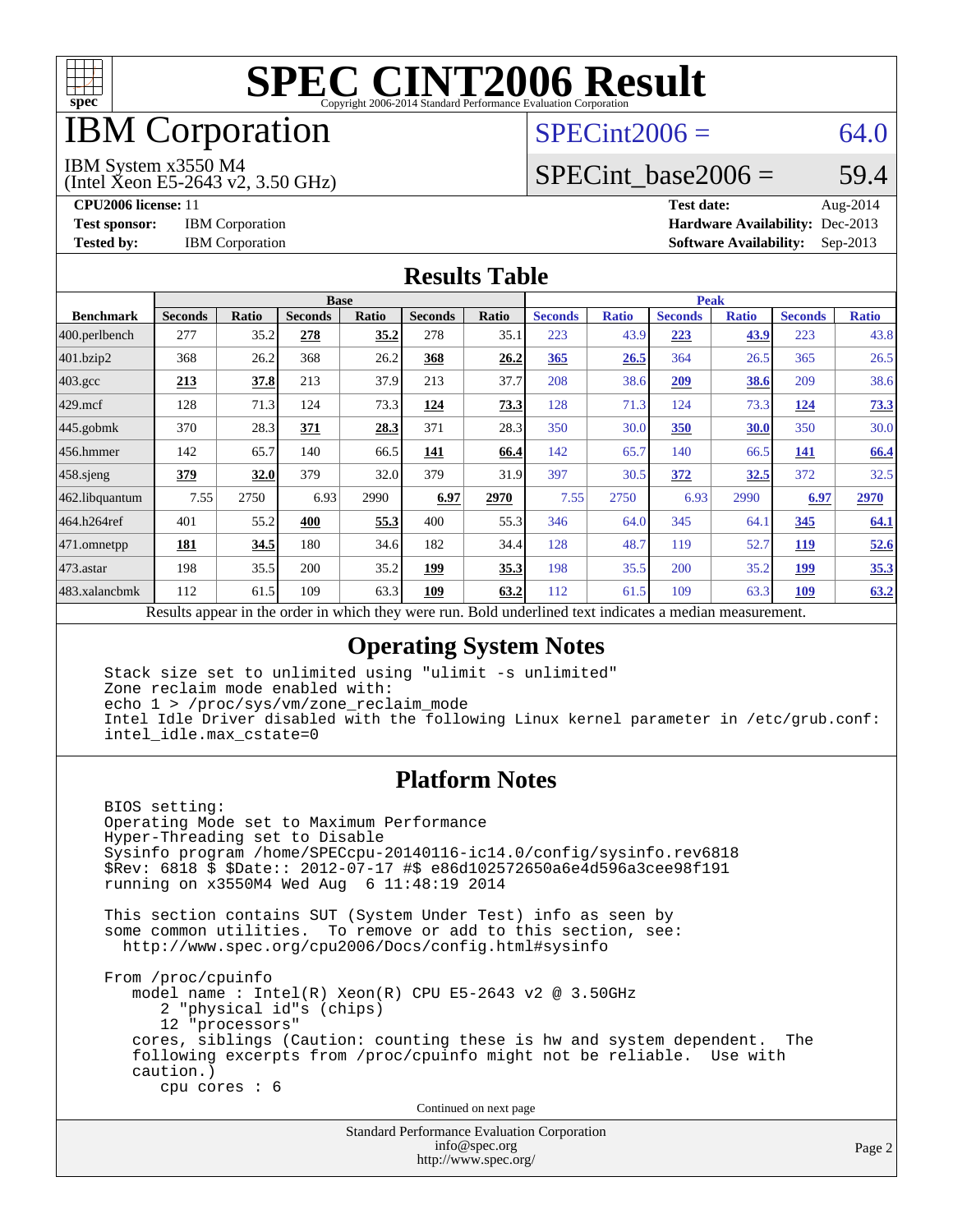

IBM Corporation

 $SPECint2006 = 64.0$  $SPECint2006 = 64.0$ 

(Intel Xeon E5-2643 v2, 3.50 GHz) IBM System x3550 M4

SPECint base2006 =  $59.4$ 

**[Test sponsor:](http://www.spec.org/auto/cpu2006/Docs/result-fields.html#Testsponsor)** IBM Corporation **[Hardware Availability:](http://www.spec.org/auto/cpu2006/Docs/result-fields.html#HardwareAvailability)** Dec-2013

**[CPU2006 license:](http://www.spec.org/auto/cpu2006/Docs/result-fields.html#CPU2006license)** 11 **[Test date:](http://www.spec.org/auto/cpu2006/Docs/result-fields.html#Testdate)** Aug-2014 **[Tested by:](http://www.spec.org/auto/cpu2006/Docs/result-fields.html#Testedby)** IBM Corporation **[Software Availability:](http://www.spec.org/auto/cpu2006/Docs/result-fields.html#SoftwareAvailability)** Sep-2013

#### **[Platform Notes \(Continued\)](http://www.spec.org/auto/cpu2006/Docs/result-fields.html#PlatformNotes)**

 siblings : 6 physical 0: cores 2 3 4 8 9 10 physical 1: cores 2 3 4 8 9 10 cache size : 25600 KB From /proc/meminfo MemTotal: 264466072 kB HugePages\_Total: 0<br>Hugepagesize: 2048 kB Hugepagesize: /usr/bin/lsb\_release -d Red Hat Enterprise Linux Server release 6.4 (Santiago) From /etc/\*release\* /etc/\*version\* redhat-release: Red Hat Enterprise Linux Server release 6.4 (Santiago) system-release: Red Hat Enterprise Linux Server release 6.4 (Santiago) system-release-cpe: cpe:/o:redhat:enterprise\_linux:6server:ga:server uname -a: Linux x3550M4 2.6.32-358.18.1.el6.x86\_64 #1 SMP Fri Aug 2 17:04:38 EDT 2013 x86\_64 x86\_64 x86\_64 GNU/Linux run-level 3 Aug 6 11:35 SPEC is set to: /home/SPECcpu-20140116-ic14.0 Size Used Avail Use% Mounted on /dev/mapper/vg\_x3550m4-lv\_home 312G 208G 90G 70% / home Additional information from dmidecode: BIOS IBM -[D7E139YUS-1.70]- 05/13/2014 Memory: 8x Not Specified Not Specified 16x Samsung M393B2G70QH0-CMA 16 GB 1867 MHz 2 rank (End of data from sysinfo program)

#### **[General Notes](http://www.spec.org/auto/cpu2006/Docs/result-fields.html#GeneralNotes)**

Environment variables set by runspec before the start of the run:  $KMP$  AFFINITY = "granularity=fine, scatter" LD\_LIBRARY\_PATH = "/home/SPECcpu-20140116-ic14.0/libs/32:/home/SPECcpu-20140116-ic14.0/libs/64:/home/SPECcpu-20140116-ic14.0/sh" OMP\_NUM\_THREADS = "12" Binaries compiled on a system with 1x Core i7-860 CPU + 8GB memory using RedHat EL 6.4 Transparent Huge Pages enabled with: echo always > /sys/kernel/mm/redhat\_transparent\_hugepage/enabled runspec command invoked through numactl i.e.: numactl --interleave=all runspec <etc>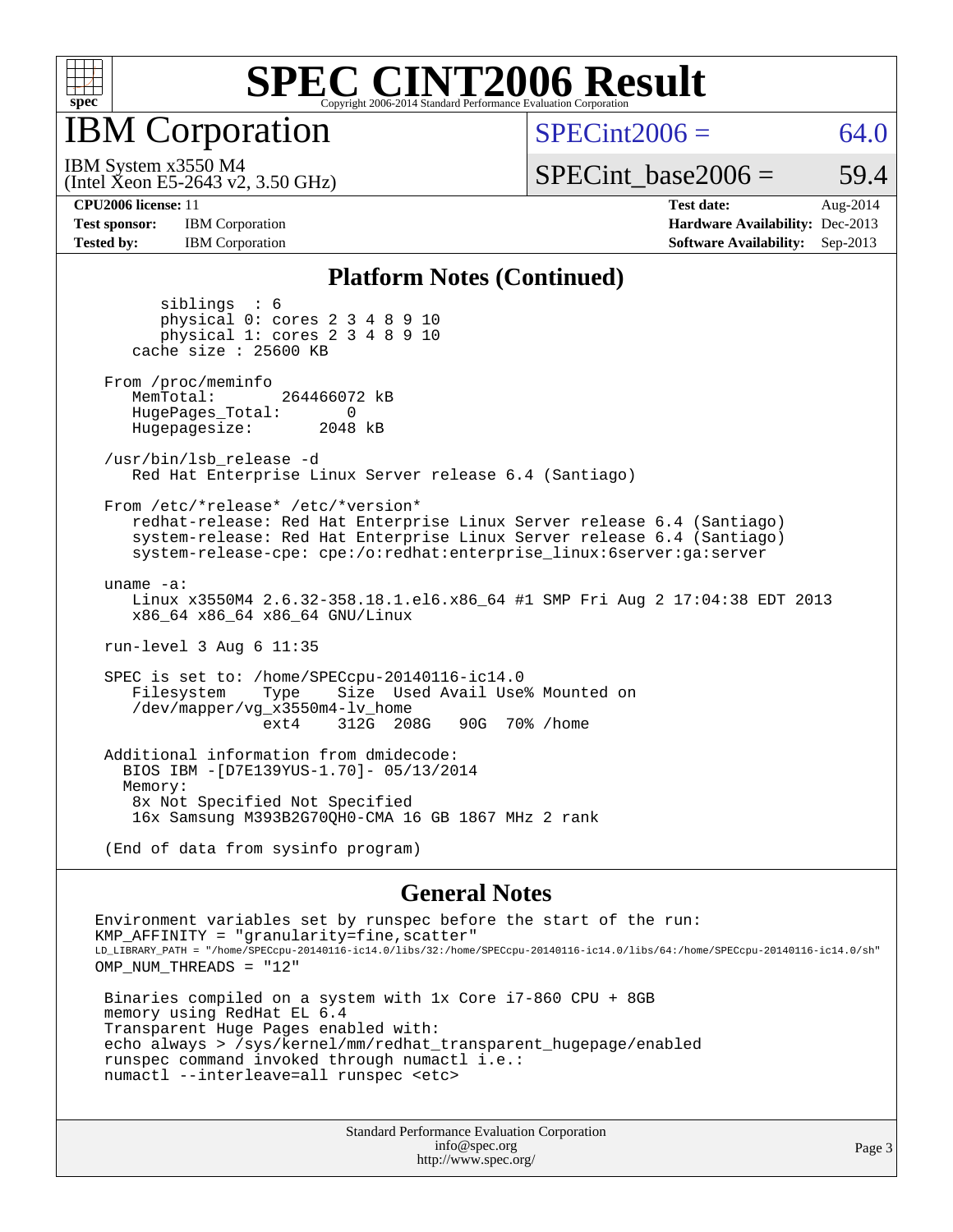

### IBM Corporation

 $SPECint2006 = 64.0$  $SPECint2006 = 64.0$ 

(Intel Xeon E5-2643 v2, 3.50 GHz) IBM System x3550 M4

SPECint base2006 =  $59.4$ 

**[Test sponsor:](http://www.spec.org/auto/cpu2006/Docs/result-fields.html#Testsponsor)** IBM Corporation **[Hardware Availability:](http://www.spec.org/auto/cpu2006/Docs/result-fields.html#HardwareAvailability)** Dec-2013

**[CPU2006 license:](http://www.spec.org/auto/cpu2006/Docs/result-fields.html#CPU2006license)** 11 **[Test date:](http://www.spec.org/auto/cpu2006/Docs/result-fields.html#Testdate)** Aug-2014 [Tested by:](http://www.spec.org/auto/cpu2006/Docs/result-fields.html#Testedby) IBM Corporation **[Software Availability:](http://www.spec.org/auto/cpu2006/Docs/result-fields.html#SoftwareAvailability)** Sep-2013

#### **[Base Compiler Invocation](http://www.spec.org/auto/cpu2006/Docs/result-fields.html#BaseCompilerInvocation)**

[C benchmarks](http://www.spec.org/auto/cpu2006/Docs/result-fields.html#Cbenchmarks):  $\text{icc}$   $-\text{m64}$ 

[C++ benchmarks:](http://www.spec.org/auto/cpu2006/Docs/result-fields.html#CXXbenchmarks) [icpc -m64](http://www.spec.org/cpu2006/results/res2014q3/cpu2006-20140808-30829.flags.html#user_CXXbase_intel_icpc_64bit_fc66a5337ce925472a5c54ad6a0de310)

#### **[Base Portability Flags](http://www.spec.org/auto/cpu2006/Docs/result-fields.html#BasePortabilityFlags)**

 400.perlbench: [-DSPEC\\_CPU\\_LP64](http://www.spec.org/cpu2006/results/res2014q3/cpu2006-20140808-30829.flags.html#b400.perlbench_basePORTABILITY_DSPEC_CPU_LP64) [-DSPEC\\_CPU\\_LINUX\\_X64](http://www.spec.org/cpu2006/results/res2014q3/cpu2006-20140808-30829.flags.html#b400.perlbench_baseCPORTABILITY_DSPEC_CPU_LINUX_X64) 401.bzip2: [-DSPEC\\_CPU\\_LP64](http://www.spec.org/cpu2006/results/res2014q3/cpu2006-20140808-30829.flags.html#suite_basePORTABILITY401_bzip2_DSPEC_CPU_LP64) 403.gcc: [-DSPEC\\_CPU\\_LP64](http://www.spec.org/cpu2006/results/res2014q3/cpu2006-20140808-30829.flags.html#suite_basePORTABILITY403_gcc_DSPEC_CPU_LP64) 429.mcf: [-DSPEC\\_CPU\\_LP64](http://www.spec.org/cpu2006/results/res2014q3/cpu2006-20140808-30829.flags.html#suite_basePORTABILITY429_mcf_DSPEC_CPU_LP64) 445.gobmk: [-DSPEC\\_CPU\\_LP64](http://www.spec.org/cpu2006/results/res2014q3/cpu2006-20140808-30829.flags.html#suite_basePORTABILITY445_gobmk_DSPEC_CPU_LP64) 456.hmmer: [-DSPEC\\_CPU\\_LP64](http://www.spec.org/cpu2006/results/res2014q3/cpu2006-20140808-30829.flags.html#suite_basePORTABILITY456_hmmer_DSPEC_CPU_LP64) 458.sjeng: [-DSPEC\\_CPU\\_LP64](http://www.spec.org/cpu2006/results/res2014q3/cpu2006-20140808-30829.flags.html#suite_basePORTABILITY458_sjeng_DSPEC_CPU_LP64) 462.libquantum: [-DSPEC\\_CPU\\_LP64](http://www.spec.org/cpu2006/results/res2014q3/cpu2006-20140808-30829.flags.html#suite_basePORTABILITY462_libquantum_DSPEC_CPU_LP64) [-DSPEC\\_CPU\\_LINUX](http://www.spec.org/cpu2006/results/res2014q3/cpu2006-20140808-30829.flags.html#b462.libquantum_baseCPORTABILITY_DSPEC_CPU_LINUX) 464.h264ref: [-DSPEC\\_CPU\\_LP64](http://www.spec.org/cpu2006/results/res2014q3/cpu2006-20140808-30829.flags.html#suite_basePORTABILITY464_h264ref_DSPEC_CPU_LP64) 471.omnetpp: [-DSPEC\\_CPU\\_LP64](http://www.spec.org/cpu2006/results/res2014q3/cpu2006-20140808-30829.flags.html#suite_basePORTABILITY471_omnetpp_DSPEC_CPU_LP64) 473.astar: [-DSPEC\\_CPU\\_LP64](http://www.spec.org/cpu2006/results/res2014q3/cpu2006-20140808-30829.flags.html#suite_basePORTABILITY473_astar_DSPEC_CPU_LP64) 483.xalancbmk: [-DSPEC\\_CPU\\_LP64](http://www.spec.org/cpu2006/results/res2014q3/cpu2006-20140808-30829.flags.html#suite_basePORTABILITY483_xalancbmk_DSPEC_CPU_LP64) [-DSPEC\\_CPU\\_LINUX](http://www.spec.org/cpu2006/results/res2014q3/cpu2006-20140808-30829.flags.html#b483.xalancbmk_baseCXXPORTABILITY_DSPEC_CPU_LINUX)

#### **[Base Optimization Flags](http://www.spec.org/auto/cpu2006/Docs/result-fields.html#BaseOptimizationFlags)**

[C benchmarks](http://www.spec.org/auto/cpu2006/Docs/result-fields.html#Cbenchmarks):

[-xSSE4.2](http://www.spec.org/cpu2006/results/res2014q3/cpu2006-20140808-30829.flags.html#user_CCbase_f-xSSE42_f91528193cf0b216347adb8b939d4107) [-ipo](http://www.spec.org/cpu2006/results/res2014q3/cpu2006-20140808-30829.flags.html#user_CCbase_f-ipo) [-O3](http://www.spec.org/cpu2006/results/res2014q3/cpu2006-20140808-30829.flags.html#user_CCbase_f-O3) [-no-prec-div](http://www.spec.org/cpu2006/results/res2014q3/cpu2006-20140808-30829.flags.html#user_CCbase_f-no-prec-div) [-parallel](http://www.spec.org/cpu2006/results/res2014q3/cpu2006-20140808-30829.flags.html#user_CCbase_f-parallel) [-opt-prefetch](http://www.spec.org/cpu2006/results/res2014q3/cpu2006-20140808-30829.flags.html#user_CCbase_f-opt-prefetch) [-auto-p32](http://www.spec.org/cpu2006/results/res2014q3/cpu2006-20140808-30829.flags.html#user_CCbase_f-auto-p32)

[C++ benchmarks:](http://www.spec.org/auto/cpu2006/Docs/result-fields.html#CXXbenchmarks)

[-xSSE4.2](http://www.spec.org/cpu2006/results/res2014q3/cpu2006-20140808-30829.flags.html#user_CXXbase_f-xSSE42_f91528193cf0b216347adb8b939d4107) [-ipo](http://www.spec.org/cpu2006/results/res2014q3/cpu2006-20140808-30829.flags.html#user_CXXbase_f-ipo) [-O3](http://www.spec.org/cpu2006/results/res2014q3/cpu2006-20140808-30829.flags.html#user_CXXbase_f-O3) [-no-prec-div](http://www.spec.org/cpu2006/results/res2014q3/cpu2006-20140808-30829.flags.html#user_CXXbase_f-no-prec-div) [-opt-prefetch](http://www.spec.org/cpu2006/results/res2014q3/cpu2006-20140808-30829.flags.html#user_CXXbase_f-opt-prefetch) [-auto-p32](http://www.spec.org/cpu2006/results/res2014q3/cpu2006-20140808-30829.flags.html#user_CXXbase_f-auto-p32) [-Wl,-z,muldefs](http://www.spec.org/cpu2006/results/res2014q3/cpu2006-20140808-30829.flags.html#user_CXXbase_link_force_multiple1_74079c344b956b9658436fd1b6dd3a8a) [-L/sh -lsmartheap64](http://www.spec.org/cpu2006/results/res2014q3/cpu2006-20140808-30829.flags.html#user_CXXbase_SmartHeap64_ed4ef857ce90951921efb0d91eb88472)

#### **[Base Other Flags](http://www.spec.org/auto/cpu2006/Docs/result-fields.html#BaseOtherFlags)**

[C benchmarks](http://www.spec.org/auto/cpu2006/Docs/result-fields.html#Cbenchmarks):

403.gcc: [-Dalloca=\\_alloca](http://www.spec.org/cpu2006/results/res2014q3/cpu2006-20140808-30829.flags.html#b403.gcc_baseEXTRA_CFLAGS_Dalloca_be3056838c12de2578596ca5467af7f3)

### **[Peak Compiler Invocation](http://www.spec.org/auto/cpu2006/Docs/result-fields.html#PeakCompilerInvocation)**

[C benchmarks \(except as noted below\)](http://www.spec.org/auto/cpu2006/Docs/result-fields.html#Cbenchmarksexceptasnotedbelow):  $\text{icc}$  -m64

Continued on next page

Standard Performance Evaluation Corporation [info@spec.org](mailto:info@spec.org) <http://www.spec.org/>

Page 4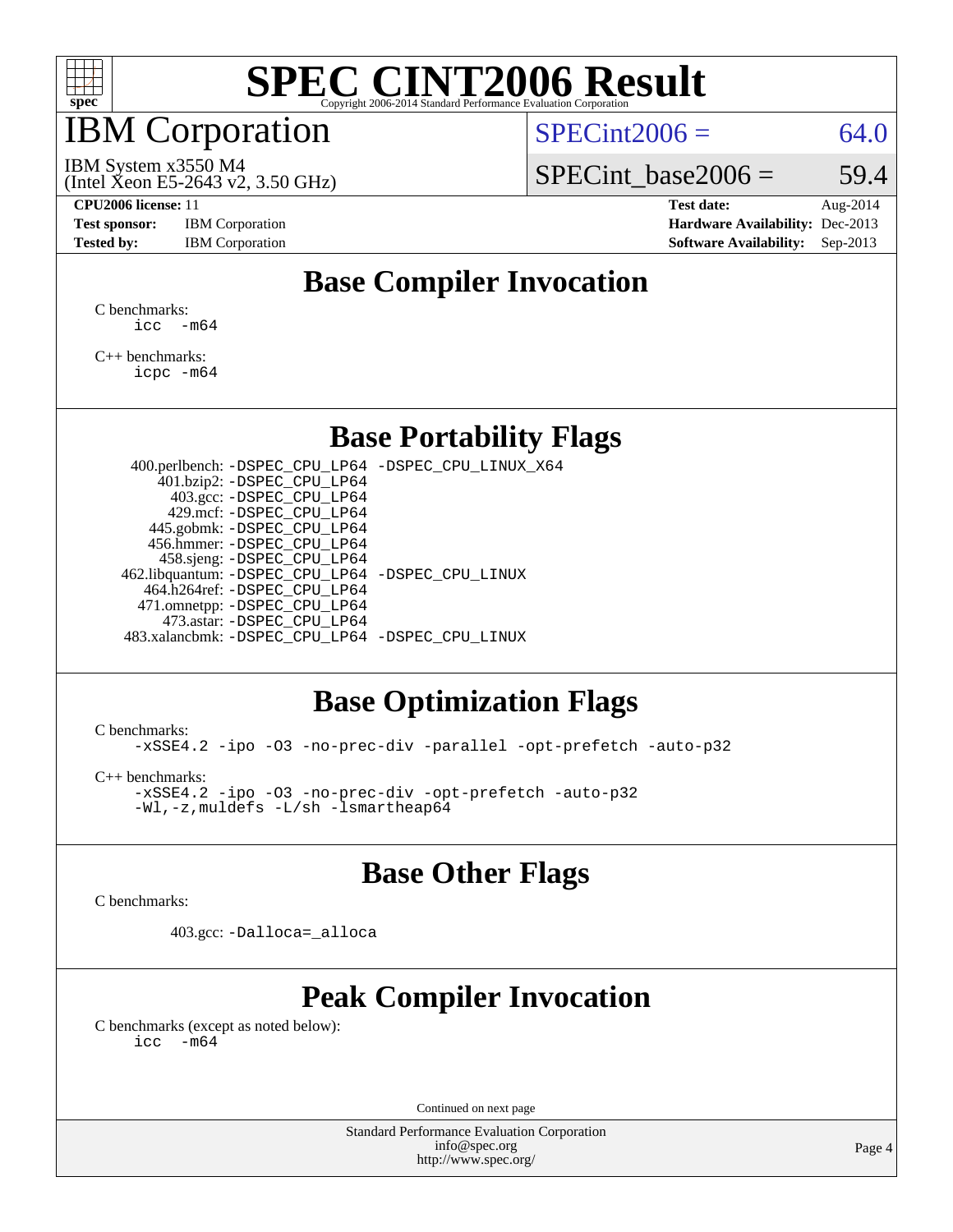

IBM Corporation

 $SPECint2006 = 64.0$  $SPECint2006 = 64.0$ 

(Intel Xeon E5-2643 v2, 3.50 GHz) IBM System x3550 M4

SPECint base2006 =  $59.4$ 

**[CPU2006 license:](http://www.spec.org/auto/cpu2006/Docs/result-fields.html#CPU2006license)** 11 **[Test date:](http://www.spec.org/auto/cpu2006/Docs/result-fields.html#Testdate)** Aug-2014 **[Test sponsor:](http://www.spec.org/auto/cpu2006/Docs/result-fields.html#Testsponsor)** IBM Corporation **[Hardware Availability:](http://www.spec.org/auto/cpu2006/Docs/result-fields.html#HardwareAvailability)** Dec-2013 **[Tested by:](http://www.spec.org/auto/cpu2006/Docs/result-fields.html#Testedby)** IBM Corporation **[Software Availability:](http://www.spec.org/auto/cpu2006/Docs/result-fields.html#SoftwareAvailability)** Sep-2013

## **[Peak Compiler Invocation \(Continued\)](http://www.spec.org/auto/cpu2006/Docs/result-fields.html#PeakCompilerInvocation)**

400.perlbench: [icc -m32](http://www.spec.org/cpu2006/results/res2014q3/cpu2006-20140808-30829.flags.html#user_peakCCLD400_perlbench_intel_icc_a6a621f8d50482236b970c6ac5f55f93)

445.gobmk: [icc -m32](http://www.spec.org/cpu2006/results/res2014q3/cpu2006-20140808-30829.flags.html#user_peakCCLD445_gobmk_intel_icc_a6a621f8d50482236b970c6ac5f55f93)

464.h264ref: [icc -m32](http://www.spec.org/cpu2006/results/res2014q3/cpu2006-20140808-30829.flags.html#user_peakCCLD464_h264ref_intel_icc_a6a621f8d50482236b970c6ac5f55f93)

[C++ benchmarks \(except as noted below\):](http://www.spec.org/auto/cpu2006/Docs/result-fields.html#CXXbenchmarksexceptasnotedbelow) [icpc -m64](http://www.spec.org/cpu2006/results/res2014q3/cpu2006-20140808-30829.flags.html#user_CXXpeak_intel_icpc_64bit_fc66a5337ce925472a5c54ad6a0de310)

471.omnetpp: [icpc -m32](http://www.spec.org/cpu2006/results/res2014q3/cpu2006-20140808-30829.flags.html#user_peakCXXLD471_omnetpp_intel_icpc_4e5a5ef1a53fd332b3c49e69c3330699)

#### **[Peak Portability Flags](http://www.spec.org/auto/cpu2006/Docs/result-fields.html#PeakPortabilityFlags)**

 400.perlbench: [-DSPEC\\_CPU\\_LINUX\\_IA32](http://www.spec.org/cpu2006/results/res2014q3/cpu2006-20140808-30829.flags.html#b400.perlbench_peakCPORTABILITY_DSPEC_CPU_LINUX_IA32) 401.bzip2: [-DSPEC\\_CPU\\_LP64](http://www.spec.org/cpu2006/results/res2014q3/cpu2006-20140808-30829.flags.html#suite_peakPORTABILITY401_bzip2_DSPEC_CPU_LP64) 403.gcc: [-DSPEC\\_CPU\\_LP64](http://www.spec.org/cpu2006/results/res2014q3/cpu2006-20140808-30829.flags.html#suite_peakPORTABILITY403_gcc_DSPEC_CPU_LP64) 429.mcf: [-DSPEC\\_CPU\\_LP64](http://www.spec.org/cpu2006/results/res2014q3/cpu2006-20140808-30829.flags.html#suite_peakPORTABILITY429_mcf_DSPEC_CPU_LP64) 456.hmmer: [-DSPEC\\_CPU\\_LP64](http://www.spec.org/cpu2006/results/res2014q3/cpu2006-20140808-30829.flags.html#suite_peakPORTABILITY456_hmmer_DSPEC_CPU_LP64) 458.sjeng: [-DSPEC\\_CPU\\_LP64](http://www.spec.org/cpu2006/results/res2014q3/cpu2006-20140808-30829.flags.html#suite_peakPORTABILITY458_sjeng_DSPEC_CPU_LP64) 462.libquantum: [-DSPEC\\_CPU\\_LP64](http://www.spec.org/cpu2006/results/res2014q3/cpu2006-20140808-30829.flags.html#suite_peakPORTABILITY462_libquantum_DSPEC_CPU_LP64) [-DSPEC\\_CPU\\_LINUX](http://www.spec.org/cpu2006/results/res2014q3/cpu2006-20140808-30829.flags.html#b462.libquantum_peakCPORTABILITY_DSPEC_CPU_LINUX) 473.astar: [-DSPEC\\_CPU\\_LP64](http://www.spec.org/cpu2006/results/res2014q3/cpu2006-20140808-30829.flags.html#suite_peakPORTABILITY473_astar_DSPEC_CPU_LP64) 483.xalancbmk: [-DSPEC\\_CPU\\_LP64](http://www.spec.org/cpu2006/results/res2014q3/cpu2006-20140808-30829.flags.html#suite_peakPORTABILITY483_xalancbmk_DSPEC_CPU_LP64) [-DSPEC\\_CPU\\_LINUX](http://www.spec.org/cpu2006/results/res2014q3/cpu2006-20140808-30829.flags.html#b483.xalancbmk_peakCXXPORTABILITY_DSPEC_CPU_LINUX)

### **[Peak Optimization Flags](http://www.spec.org/auto/cpu2006/Docs/result-fields.html#PeakOptimizationFlags)**

[C benchmarks](http://www.spec.org/auto/cpu2006/Docs/result-fields.html#Cbenchmarks):

 400.perlbench: [-xSSE4.2](http://www.spec.org/cpu2006/results/res2014q3/cpu2006-20140808-30829.flags.html#user_peakPASS2_CFLAGSPASS2_LDCFLAGS400_perlbench_f-xSSE42_f91528193cf0b216347adb8b939d4107)(pass 2) [-prof-gen](http://www.spec.org/cpu2006/results/res2014q3/cpu2006-20140808-30829.flags.html#user_peakPASS1_CFLAGSPASS1_LDCFLAGS400_perlbench_prof_gen_e43856698f6ca7b7e442dfd80e94a8fc)(pass 1) [-ipo](http://www.spec.org/cpu2006/results/res2014q3/cpu2006-20140808-30829.flags.html#user_peakPASS2_CFLAGSPASS2_LDCFLAGS400_perlbench_f-ipo)(pass 2) [-O3](http://www.spec.org/cpu2006/results/res2014q3/cpu2006-20140808-30829.flags.html#user_peakPASS2_CFLAGSPASS2_LDCFLAGS400_perlbench_f-O3)(pass 2) [-no-prec-div](http://www.spec.org/cpu2006/results/res2014q3/cpu2006-20140808-30829.flags.html#user_peakPASS2_CFLAGSPASS2_LDCFLAGS400_perlbench_f-no-prec-div)(pass 2) [-prof-use](http://www.spec.org/cpu2006/results/res2014q3/cpu2006-20140808-30829.flags.html#user_peakPASS2_CFLAGSPASS2_LDCFLAGS400_perlbench_prof_use_bccf7792157ff70d64e32fe3e1250b55)(pass 2) [-opt-prefetch](http://www.spec.org/cpu2006/results/res2014q3/cpu2006-20140808-30829.flags.html#user_peakCOPTIMIZE400_perlbench_f-opt-prefetch) [-ansi-alias](http://www.spec.org/cpu2006/results/res2014q3/cpu2006-20140808-30829.flags.html#user_peakCOPTIMIZE400_perlbench_f-ansi-alias) 401.bzip2: [-xSSE4.2](http://www.spec.org/cpu2006/results/res2014q3/cpu2006-20140808-30829.flags.html#user_peakPASS2_CFLAGSPASS2_LDCFLAGS401_bzip2_f-xSSE42_f91528193cf0b216347adb8b939d4107)(pass 2) [-prof-gen](http://www.spec.org/cpu2006/results/res2014q3/cpu2006-20140808-30829.flags.html#user_peakPASS1_CFLAGSPASS1_LDCFLAGS401_bzip2_prof_gen_e43856698f6ca7b7e442dfd80e94a8fc)(pass 1) [-ipo](http://www.spec.org/cpu2006/results/res2014q3/cpu2006-20140808-30829.flags.html#user_peakPASS2_CFLAGSPASS2_LDCFLAGS401_bzip2_f-ipo)(pass 2) [-O3](http://www.spec.org/cpu2006/results/res2014q3/cpu2006-20140808-30829.flags.html#user_peakPASS2_CFLAGSPASS2_LDCFLAGS401_bzip2_f-O3)(pass 2) [-no-prec-div](http://www.spec.org/cpu2006/results/res2014q3/cpu2006-20140808-30829.flags.html#user_peakCOPTIMIZEPASS2_CFLAGSPASS2_LDCFLAGS401_bzip2_f-no-prec-div) [-prof-use](http://www.spec.org/cpu2006/results/res2014q3/cpu2006-20140808-30829.flags.html#user_peakPASS2_CFLAGSPASS2_LDCFLAGS401_bzip2_prof_use_bccf7792157ff70d64e32fe3e1250b55)(pass 2) [-auto-ilp32](http://www.spec.org/cpu2006/results/res2014q3/cpu2006-20140808-30829.flags.html#user_peakCOPTIMIZE401_bzip2_f-auto-ilp32) [-opt-prefetch](http://www.spec.org/cpu2006/results/res2014q3/cpu2006-20140808-30829.flags.html#user_peakCOPTIMIZE401_bzip2_f-opt-prefetch) [-ansi-alias](http://www.spec.org/cpu2006/results/res2014q3/cpu2006-20140808-30829.flags.html#user_peakCOPTIMIZE401_bzip2_f-ansi-alias) 403.gcc: [-xSSE4.2](http://www.spec.org/cpu2006/results/res2014q3/cpu2006-20140808-30829.flags.html#user_peakCOPTIMIZE403_gcc_f-xSSE42_f91528193cf0b216347adb8b939d4107) [-ipo](http://www.spec.org/cpu2006/results/res2014q3/cpu2006-20140808-30829.flags.html#user_peakCOPTIMIZE403_gcc_f-ipo) [-O3](http://www.spec.org/cpu2006/results/res2014q3/cpu2006-20140808-30829.flags.html#user_peakCOPTIMIZE403_gcc_f-O3) [-no-prec-div](http://www.spec.org/cpu2006/results/res2014q3/cpu2006-20140808-30829.flags.html#user_peakCOPTIMIZE403_gcc_f-no-prec-div) [-inline-calloc](http://www.spec.org/cpu2006/results/res2014q3/cpu2006-20140808-30829.flags.html#user_peakCOPTIMIZE403_gcc_f-inline-calloc) [-opt-malloc-options=3](http://www.spec.org/cpu2006/results/res2014q3/cpu2006-20140808-30829.flags.html#user_peakCOPTIMIZE403_gcc_f-opt-malloc-options_13ab9b803cf986b4ee62f0a5998c2238) [-auto-ilp32](http://www.spec.org/cpu2006/results/res2014q3/cpu2006-20140808-30829.flags.html#user_peakCOPTIMIZE403_gcc_f-auto-ilp32)  $429$ .mcf: basepeak = yes 445.gobmk: [-xSSE4.2](http://www.spec.org/cpu2006/results/res2014q3/cpu2006-20140808-30829.flags.html#user_peakPASS2_CFLAGSPASS2_LDCFLAGS445_gobmk_f-xSSE42_f91528193cf0b216347adb8b939d4107)(pass 2) [-prof-gen](http://www.spec.org/cpu2006/results/res2014q3/cpu2006-20140808-30829.flags.html#user_peakPASS1_CFLAGSPASS1_LDCFLAGS445_gobmk_prof_gen_e43856698f6ca7b7e442dfd80e94a8fc)(pass 1) [-prof-use](http://www.spec.org/cpu2006/results/res2014q3/cpu2006-20140808-30829.flags.html#user_peakPASS2_CFLAGSPASS2_LDCFLAGS445_gobmk_prof_use_bccf7792157ff70d64e32fe3e1250b55)(pass 2) [-ansi-alias](http://www.spec.org/cpu2006/results/res2014q3/cpu2006-20140808-30829.flags.html#user_peakCOPTIMIZE445_gobmk_f-ansi-alias) 456.hmmer: basepeak = yes

Continued on next page